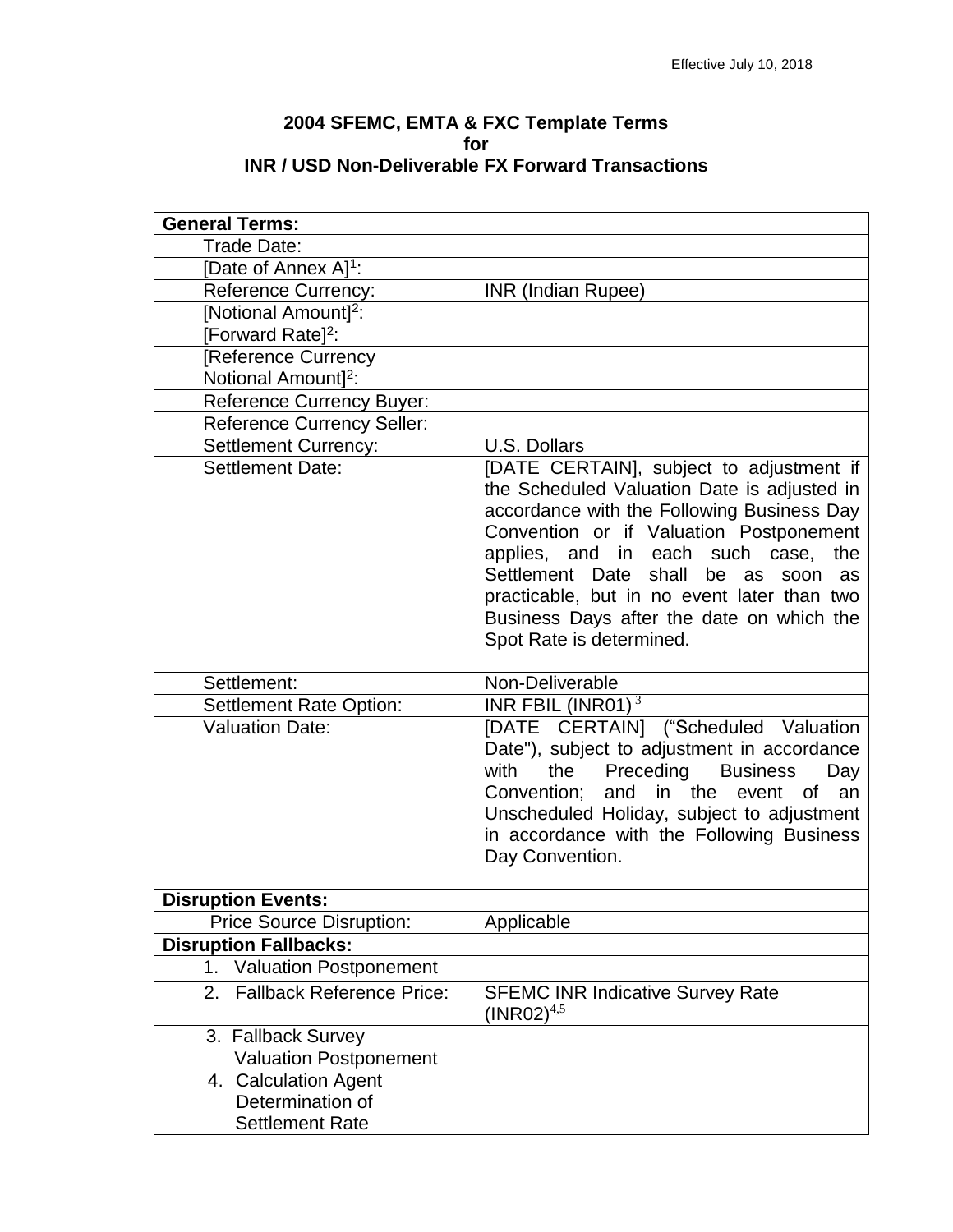| <b>Other Terms:</b>                                             |                                                                                                                                                                                                                                                                                                                                                                                                                                                                                                                                                                                                                                                                                                                                      |
|-----------------------------------------------------------------|--------------------------------------------------------------------------------------------------------------------------------------------------------------------------------------------------------------------------------------------------------------------------------------------------------------------------------------------------------------------------------------------------------------------------------------------------------------------------------------------------------------------------------------------------------------------------------------------------------------------------------------------------------------------------------------------------------------------------------------|
| "Unscheduled Holiday":                                          | "Unscheduled Holiday" means that a day is<br>not a Business Day and the market was not<br>aware of such fact (by means of a public<br>announcement or by reference to other<br>publicly available information) until a time<br>later than 9:00 a.m. local time in the Principal<br>Financial Center(s) of the<br>Reference<br>Currency two Business Days prior to the<br><b>Scheduled Valuation Date.</b>                                                                                                                                                                                                                                                                                                                            |
| "Deferral Period" for<br><b>Unscheduled Holiday:</b>            | In the event the Scheduled Valuation Date<br>becomes subject to the Following Business<br>Day Convention, and if the Valuation Date<br>has not occurred on or before the 14 <sup>th</sup><br>consecutive day after<br>the Scheduled<br>Valuation Date (any such period being a<br>"Deferral Period"), then the next day after the<br>Deferral Period that would have been a<br>Business Day but for the Unscheduled<br>Holiday, shall be deemed to be the Valuation<br>Date.                                                                                                                                                                                                                                                         |
| "Valuation Postponement" for<br><b>Price Source Disruption:</b> | "Valuation Postponement"<br>for<br>means,<br>purposes of obtaining a Settlement Rate, that<br>the Spot Rate will be determined on the<br>Business Day first succeeding the day on<br>which the Price Source Disruption ceases to<br>exist, unless the Price Source Disruption<br>continues to exist (measured from the date<br>that, but for the occurrence of the Price<br>Source Disruption, would have been the<br>Valuation Date) for a consecutive number of<br>calendar days equal to the Maximum Days of<br>Postponement. In such event, the Spot Rate<br>will be determined on the next Business Day<br>after the Maximum Days of Postponement in<br>accordance<br>with<br>the<br>next<br>applicable<br>Disruption Fallback. |
| "Fallback Survey Valuation<br>Postponement":                    | "Fallback Survey Valuation Postponement"<br>means that, in the event that the Fallback<br>Reference Price is not available on or before<br>the 3 <sup>rd</sup> Business Day (or day that would have<br>been a Business Day but for an Unscheduled<br>Holiday) succeeding the end of either (i)<br>Valuation Postponement for Price Source                                                                                                                                                                                                                                                                                                                                                                                            |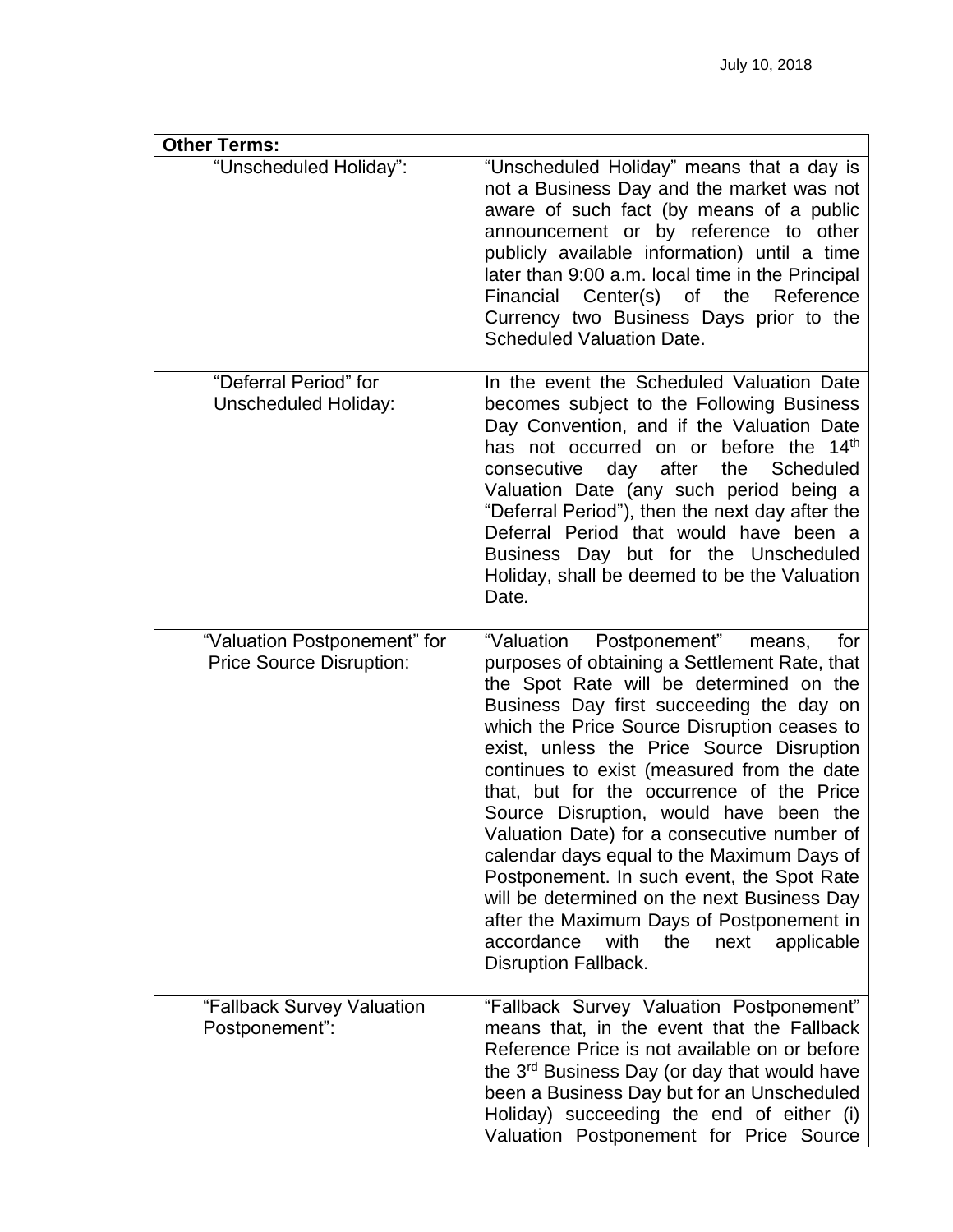|                                                               | Disruption, (ii) Deferral<br>Period<br>for<br>Unscheduled Holiday, or (iii) Cumulative<br>Events, then the Settlement Rate will be<br>determined in accordance with the next<br>applicable Disruption Fallback on such day.<br>For the avoidance of doubt, Cumulative<br>Events, if applicable, does not preclude<br>postponement of valuation in accordance<br>with this provision.                                                                                                                                                                                                                                                                                                                                                                                                                                                                                                                                                                                                                                          |
|---------------------------------------------------------------|-------------------------------------------------------------------------------------------------------------------------------------------------------------------------------------------------------------------------------------------------------------------------------------------------------------------------------------------------------------------------------------------------------------------------------------------------------------------------------------------------------------------------------------------------------------------------------------------------------------------------------------------------------------------------------------------------------------------------------------------------------------------------------------------------------------------------------------------------------------------------------------------------------------------------------------------------------------------------------------------------------------------------------|
| <b>Cumulative Events:</b>                                     | Except as provided below, in no event shall<br>the total number of consecutive calendar<br>days during which either (i) valuation is<br>deferred due to an Unscheduled Holiday, or<br>(ii) a Valuation Postponement shall occur (or<br>any combination of (i) and (ii)), exceed 14<br>consecutive calendar days in the aggregate.<br>Accordingly, (x) if, upon the lapse of any<br>such 14 day period, an Unscheduled Holiday<br>shall have occurred or be continuing on the<br>day following such period that otherwise<br>would have been a Business Day, then such<br>day shall be deemed to be a Valuation Date,<br>and (y) if, upon the lapse of any such 14 day<br>period, a Price Source Disruption shall have<br>occurred or be continuing on the<br>day<br>following such period on which the Spot Rate<br>be<br>otherwise would<br>determined,<br>then<br>Valuation Postponement shall not apply and<br>the Spot Rate shall be determined in<br>accordance<br>with<br>the<br><b>Disruption</b><br>next<br>Fallback. |
| Maximum Days of<br>Postponement:                              | 14 calendar days                                                                                                                                                                                                                                                                                                                                                                                                                                                                                                                                                                                                                                                                                                                                                                                                                                                                                                                                                                                                              |
| <b>Relevant City for Business Day</b><br>for Valuation Date:  | Mumbai                                                                                                                                                                                                                                                                                                                                                                                                                                                                                                                                                                                                                                                                                                                                                                                                                                                                                                                                                                                                                        |
| <b>Relevant City for Business Day</b><br>for Settlement Date: | <b>New York</b>                                                                                                                                                                                                                                                                                                                                                                                                                                                                                                                                                                                                                                                                                                                                                                                                                                                                                                                                                                                                               |
| Calculation Agent: <sup>6</sup>                               |                                                                                                                                                                                                                                                                                                                                                                                                                                                                                                                                                                                                                                                                                                                                                                                                                                                                                                                                                                                                                               |